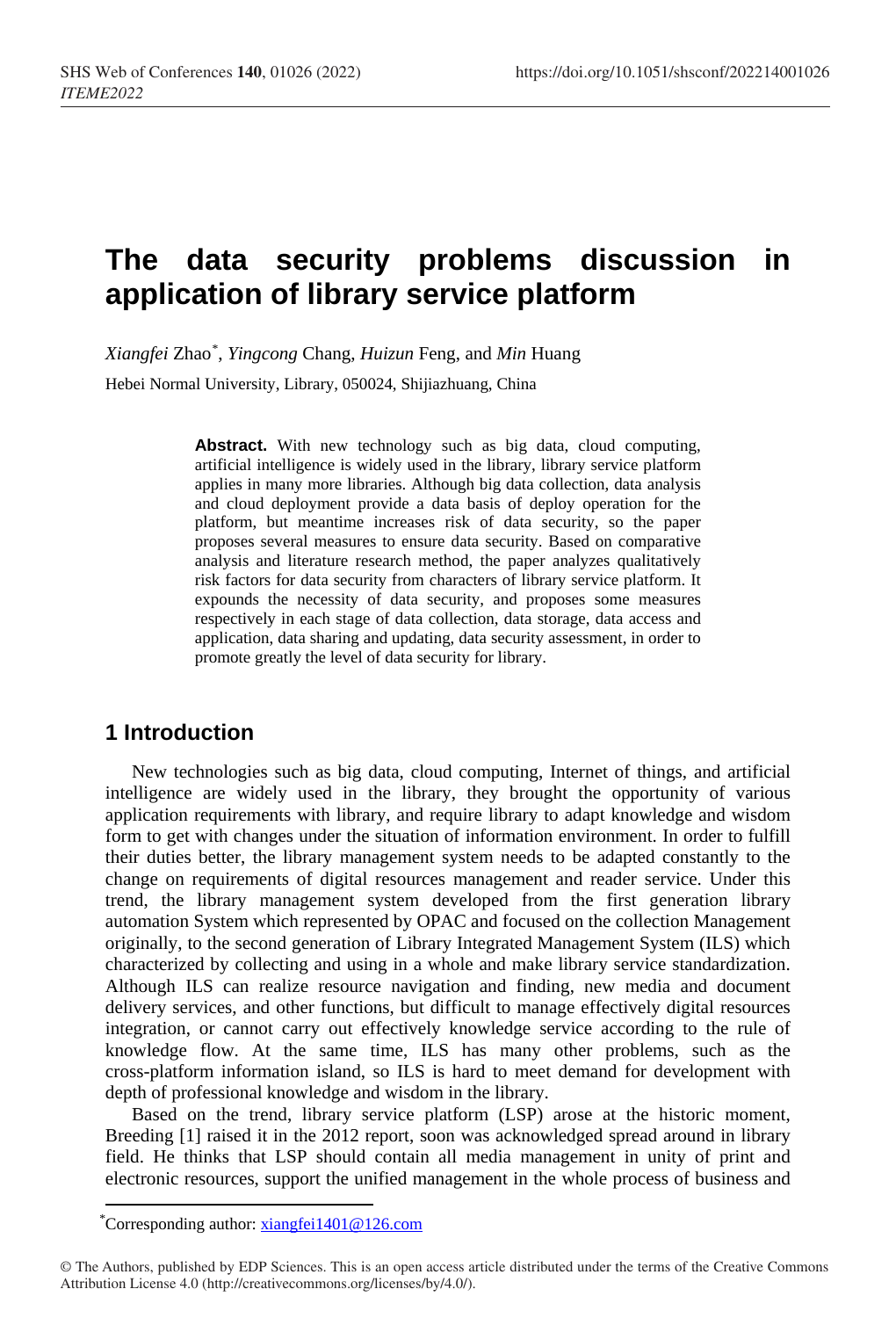service, provide SaaS service in a form of multi-tenant, support library connectivity and system expansion by APIs, it is a platform that ties integrated management system, electronic resources management tools and digital asset management system together[2].

Besides the above characters, Xiao Zheng, etc. [3] think that the main characters of LSP can analyze all kinds of data in library with the help of cloud service, high availability, high scalability and versatility, and provides support decision for development of the library. Zhang Lei, etc. [4] think that LSP can set up big data analysis platform to analyze deeply mass data through visual data analysis tool, in order to help the library with user monitoring analysis and service optimization decision. Shi XiaoHua [5] thinks that LSP needs to consider fully its data security. As it were, LSP is not just a simple system, But is "Internet and cloud and big data" win-win open academic ecological system with data driven, data security is important issues to consider for LSP construction.

# **2 Data security problem analysis on LSP**

Data security is the foundation of library to improve management efficiency and service quality. Data security is defined by ISO in the computer system [6]: Data security divides into data own security, data safeguard security and data storage security, and use the relevant technology and measures to protect data from corruption, modification and leakage because of the accidental and malicious damage. Data safety law [7] was issued in June 2021: "data security means that necessary measures are taken to guarantee data to with protected effectively and used legally, at the same time, the law has been specified that organizations and individuals should undertake corresponding protection obligations and responsibilities with data security in the data activity ". It is a first issue to consider that all kinds of data security guarantee about service intelligent transformation in the library.

#### **2.1 Data security risks in the application process of LSP**

LSP will concern inevitably much information of user, privacy and intellectual property issues in the process of application and deployment. As the data center and cloud platform becomes the main target of network attack, libraries are meeting an important problem that how to guarantee the security of data on the cloud platform. Although libraries can improve work performance in information processing and utilization of LSP, but it will still lead inevitably to data security risks. Therefore, data security is crucial to promote service quality of library.

LSP will generate massive data, which has some types as follows: (1) Business management data, such as reader data (identity information, behavior data, etc.); Digital resources data (various databases, e-books), meantime including about copyright data, using scope, utilization rate; Management system data (entry time, metadata, and other bibliographic information). (2) Service data, such as data on reference proposition project, interlibrary loan, citation and novelty retrieval, thematic and so on.

LSP has the characteristic of comprehensiveness, automation, depth and dynamic. First, LSP collects readers' various behavior data a as far as possible, then LSP paints the portrait of the readers in the multi-dimensional form. however these data is sensitive, in order to ensure data security, it is necessary to restrict reasonably access procedure, mode and subsequent use of library data; Second, LSP can interconnect the OPAC system, space facilities management system, access control system and database management system. Centralized management and correlation analysis of various data can maximize the data value, but at the same time increases the risk of data security.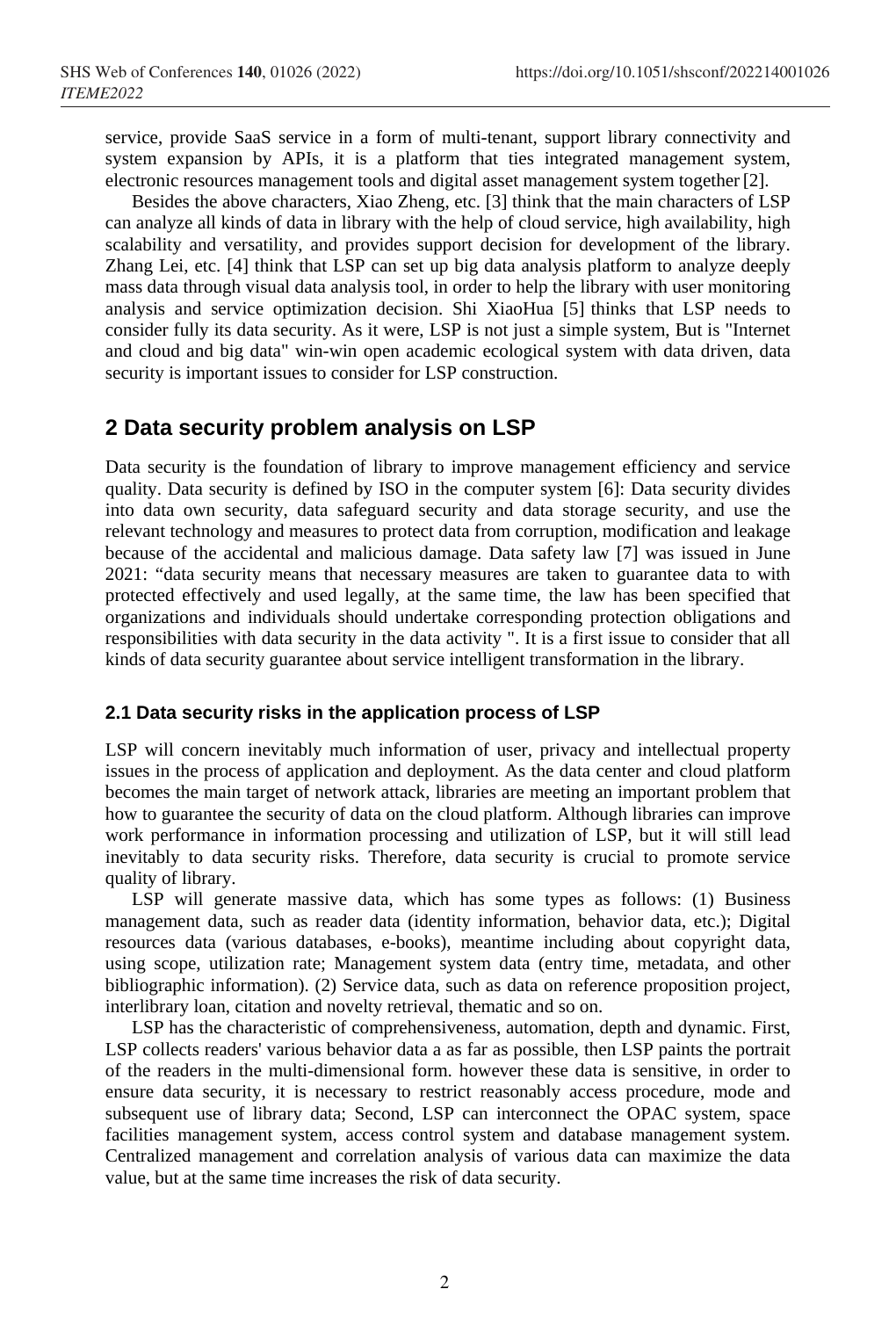#### **2.2 New technology security risks**

Although LSP will bring profound changes to application environment and service mode of the library, but it will cause library exposed to the threat about cloud service security, and thus affects data security and confidentiality. The condition of cloud server will also bring many unknown risks to data security storage of the library. Blockchain technology can improve the security storage of data, but it lacks systematic security protection measures, and its full backup mechanism also encounters storage bottlenecks.

Therefore, based on analyzing safety risk for LSP and combining technology of safety risk analysis, data security strategy is very necessary, which can help library with data security system, framework, policy and service process, and so as to better promote the wisdom of development in library on management, service , construction and so on.

### **3 Data security scheme of library service platform**

Many domestic scholars have conducted intensive research on library data security, and attempted to find some solutions about data security. For example, Zhou Xiuxia, etc. [8] proposed to use Five Safety framework to plan the safe access of library data, and thus improve the safe access level of library data. Liang Junrong [9] designed a library security risk identification and management system to improve the security of library data from the aspect of security management for library. Wan Yinghong, etc. [10] analyzed problems in personal data security of intelligent library and proposed solutions to protect personal data security. Zhang Juan, etc. [11] raised a plan to deal with library security risks by improving information security management and strengthening interlibrary cooperation.

Library data security runs through the whole process of data collection, storage, access and utilization, sharing and updating. Library will have different expectation on data application and security at different stages, Therefore, different stage adopts different measures can make data security solve in more detail (As shown in **Fig.1.**).



**Fig. 1.** Data security solution.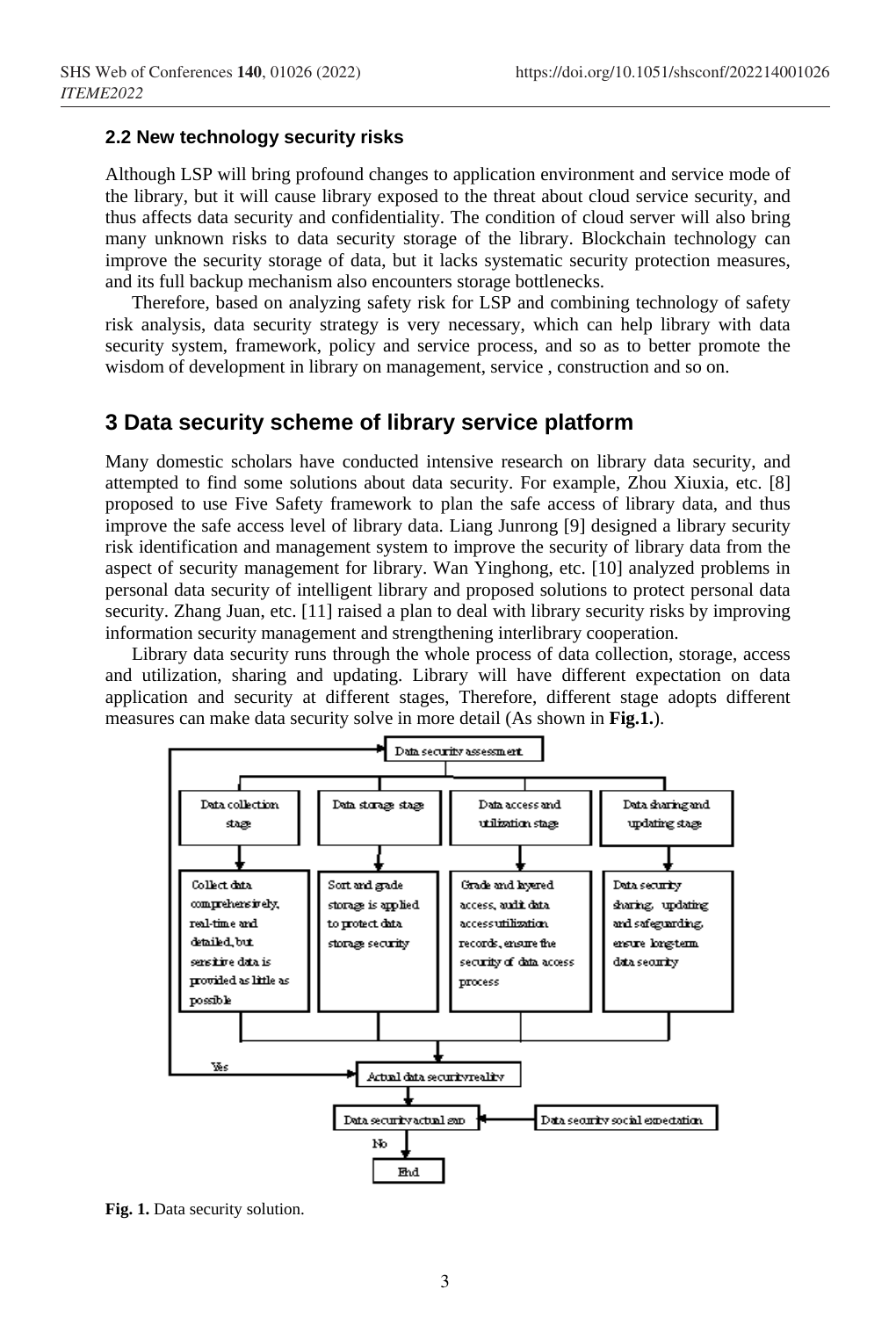



#### **3.1 Data collection stage**

LSP can collect data meticulously, comprehensively and dynamically in data collection stage, these data mainly contain two types[12]: First, reader identity data and behavior data, such as reader identity information, entry data, seat reservation data; Second, resource data, mainly includes text data, numerical data, database record data, media files data, retrieval history, and other data. Data collection will provide more reference for the analysis and utilization of the library in the future.

(1) Formulate corresponding data security policies. With the frequent occurrence of network security incidents, readers are more sensitive to the concerns of data security and more will to protect privacy. Readers are becoming more cautious about disclosing sensitive personal information such as ID numbers and student card numbers. According to The Personal Information Protection Law [13], which came into effect in November 1 of 2021, library should follow the principles of legality, legitimacy, necessity and good faith, take corresponding measures to ensure the security of readers data. At present, most libraries at home have not explicitly reached an agreement with readers on personal data collection and security [14], and rarely published management rules with data security on library websites. Meatime, cloud service providers can easily collect sensitive data of libraries through relevant technology, and even have super authority to collect data. Once the authority is out of control, it is easy to bring huge data security risks. Therefore, libraries should unveil corresponding policies and measures to make up loopholes in the above aspects.

(2) Determine different collection method according to the content and purpose. First, we should adopt anonymous and fuzzy methods to handle the data that collected highlight behavior of reader groups. For example, in the library management system, readers' information with borrowing, access and download is shown through the analysis data of borrowing, resource remote access and downloads according to the time axis [15], and the sensitive data of readers is blurred by data desensitization technology. Second, library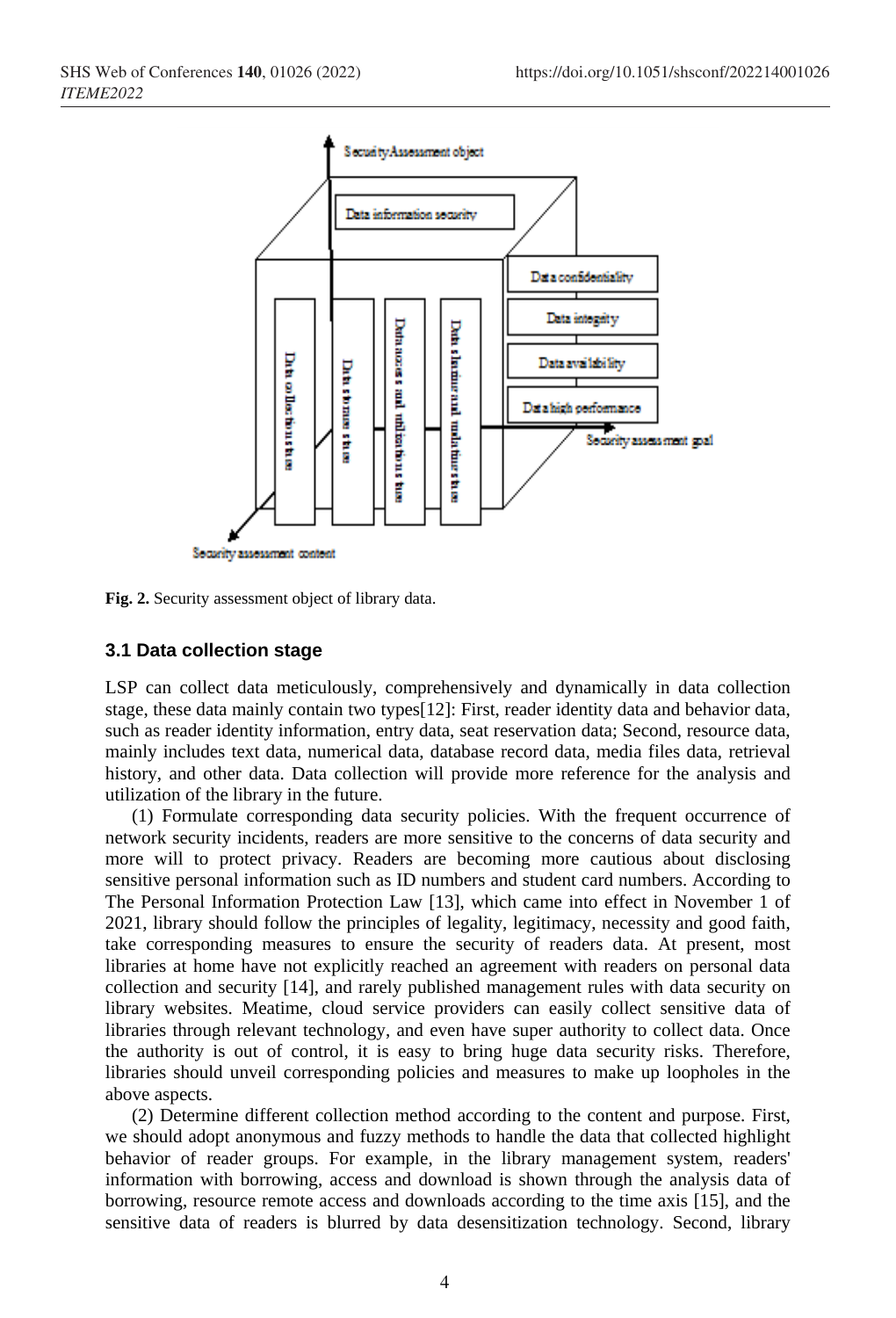should formulate different data security policies according to different data application environment and make data security plan in advance when collect data with obvious identity characteristics from readers.

#### **3.2 Data storage stage**

Based on the cloud deployment of LSP, data transferred from the local storage to the cloud storage platform. This means that libraries no longer own the data alone; moreover, the cloud service provider also owns the data. Therefore, the data security of library is greatly threatened.

Although libraries will try their best to ensure data security, they will be affected by various factors in the actual operation process. For example, capacity of data storage device, security technology reserves and so on. Therefore, they can take several measures to ensure data security as follows: First, according to the index such as data importance and security level, adopt different ways to classify and distribute storage. Data related to readers' identities and behaviors, and data of the core assets of the library need to be stored in local server. Second, data with low security level can be stored on the public cloud platform to reduce the storage cost after encryption desensitization. Third, libraries should introduce web firewall software, network intrusion detection and alarm system by referring to "Basic Requirements for Network Level Protection of Information Security Technology" and "Assessment Requirements for Network Level Protection of Information Security Technology" [16]. they should also adopt network isolation to divide domain and rank protection for main business systems that aiming at establishing an integrated network security protection system of "attack and control" to ensure data storage security.

#### **3.3 Data access and utilization stage**

Data access and utilization is a process in which libraries and cloud service providers extract and analyze data recommend readers to topics that they are interested in, count and identify readers and analyze their behaviors in management and service, so as to dig deeper into the data value. In this stage, libraries need to make efforts in the following aspects.

(1) Establish a clear data access and utilization institution. In most cases, data security incidents are caused by human activities. Therefore, libraries need to formulate a feasible standard of data access and utilization to protect all kinds of data and form a control mechanism of data security. On the one hand, libraries should standardize behavior of accessing and using of data for staff, and determine the posts and responsibilities of relevant personnel, based on the principle of "who uses who bears the responsibility". Libraries should implement the responsibilities for relevant personnel according to post demand distribution corresponding privileges, especially standardize management on data security personnel with employed and transferred [17]. On the other hand, robot dynamic security defense technology apply with data security, it shifts from passive defense to active defense, makes data security automatize and instrumentalize, and can be full time, all-round protect data security, thus safeguards data security among libraries and readers, cloud service providers and data vendors in the process of data access and utilization.

(2) Audit accessing and utilization data records. On the one hand, libraries should carry out the corresponding audit procedure according to the privilege of staffs, and restrict the behavior of librarians. Moreover record the time of accessing and using the data, the responsible person, the application and Whereabouts; On the other hand, libraries should sign the corresponding access control agreement with the cloud service provider on the accessing and utilization of data. Only in this way, data can protect from abuse and disclosure.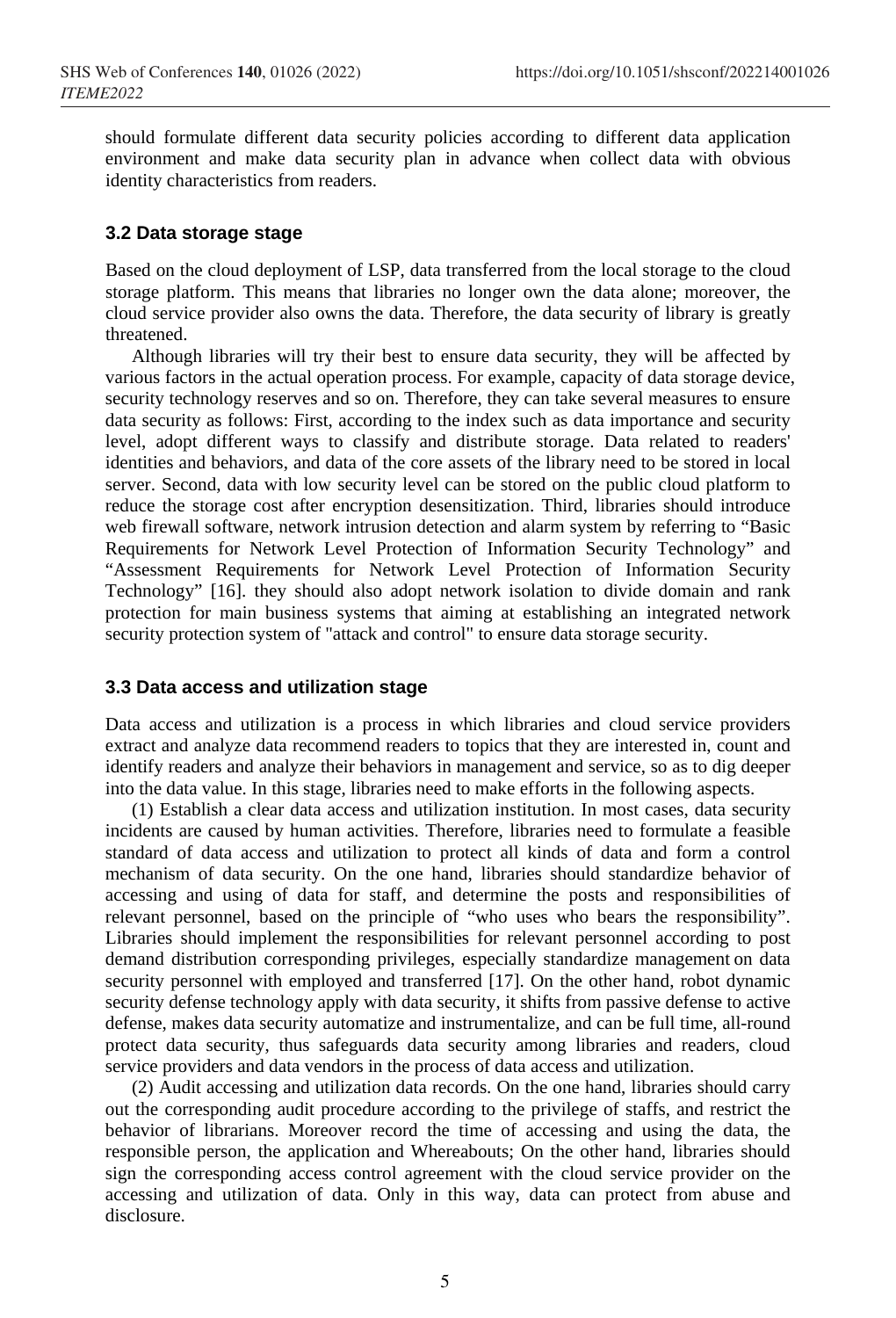(3) Grade and distribute to access data. Libraries and cloud service providers can grade and distribute to access data. First, only library staffs with permission can access data with readers' privacy and the core property of libraries, but cloud service providers cannot access. Second, cloud service providers can access and use the data that represent management and service aspects of libraries, this way can ensure the data security to the maximum extent.

#### **3.4 Data sharing and updating stage**

Resources, management and service data can provide information support for the intelligent and personalized service of libraries, and provide data basis for third-sector organizations to improve and evaluate the quality of products and services. Therefore, libraries need to establish a data sharing mechanism with readers and third-sector organizations. In the process of data sharing, libraries must follow the principle of rational use of data and use synthetically reliable security management technology to ensure data security. The residual value of data will decrease gradually with the change of data application and reader information, so it is necessary to periodically update and maintain expired and redundant data for reducing the cost of data operation and maintenance.

#### **3.5 Data security assessment stage**

Data security assessment analyzes safety risk of data activity to make it visual and controllable from the perspective of data security, so as to enhance the level of protection for library data security, and to ensure data confidentiality, integrity, operability and high performance. Moreover, eventually realize the standardization of the data security and fine management (As shown in **Fig.2.**).

During the data collection stage, libraries should pay attention to risks on environment, behavior, transmission and management of collection, carry out targeted security assessment regularly, and formulate corresponding index on data security assessment. For example, whether the permission or role of the collector is clear and whether collects unauthorized data; whether the collection behavior is standard; whether data transmission encrypts after collection; whether the collected data is processed by security gradation.

During the data storage stage, libraries need to pay attention to security issues such as data storage environment, data storage encryption, data storage space hierarchical distribution, access control of data storage, data disaster backup and recovery, and furthermore periodically assess these security risks.

During the data access and utilization stage, libraries need to evaluate the following risks: (1) the cloud platform manages personnel authentication and permission improperly, resulting in unauthorized users to access data. (2) The cloud platform lacks sensitive data discovery and identification mechanism, resulting in sensitive data leakage after analysis [18]. (3) The lack of security assessment and audit methods leads to the cloud platform be unable to supervise effectively access behaviors of users, this situation can increase the risk of sensitive data leakage, and cause huge economic losses and social impact on data owners.

In the data sharing and updating stage, these risks need to evaluate: (1) In the process of data sharing, cloud service providers directly transfer the unencrypted or undesensitized data to the third-sector organizations for sharing. (2) Library data is used to improve them own services or products and for other purposes, libraries and cloud service providers should specify the purpose with signing the service agreement. (3) After the end of the data life cycle, the data has not been completely updated and maintained, and there are still residual media of sensitive data.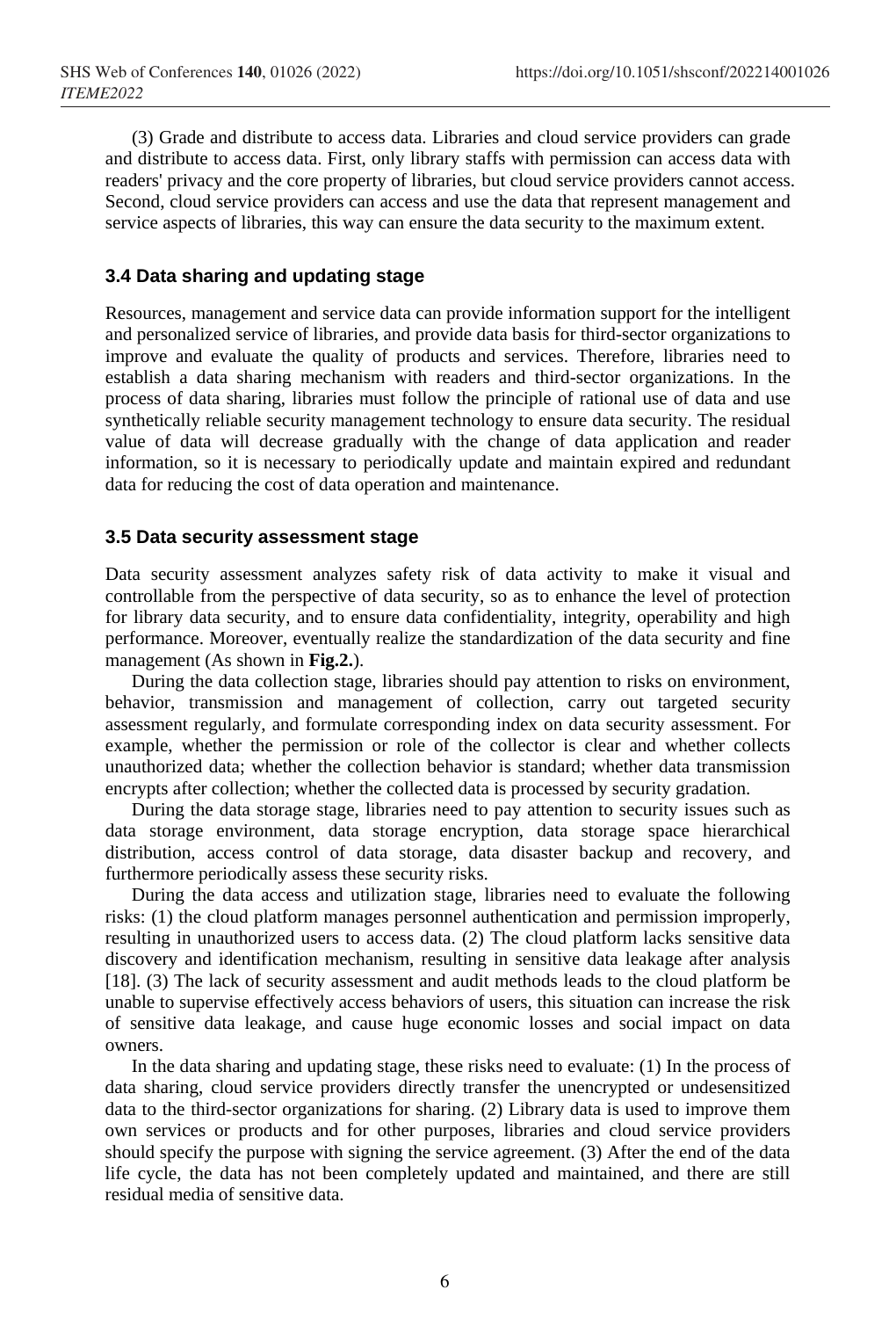# **4 Suggestions to promote data security of LSP**

#### **4.1 Improve laws and regulations on data security**

At present, Legal system is still not perfect for data security protection in our country. In recent years, China has issued "network security law", "public library law", "data safety law", "personal information protection law" and other laws. However, though these laws have given the primary responsibilities for data security, and have make clear the importance of data security to national security, but they not described in detail with how to ensure data security of library and other public welfare units. In order to ensure the smooth implementation of LSP, libraries should formulate data security regulations in accordance with libraries themselves, and avoid unnecessary disputes arising from data leakage or data property rights in the future.

Relevant data security management regulations should concern the following three aspects: (1) Libraries should specify the scope and use of each stage of data activities, the technology and methods for data security, the format of data disclosure, etc., and data security management regulations on the website. (2) Libraries should establish relevant identity authentication, authority, responsibility review mechanism to avoid unclear rights and responsibilities and leading to data leakage; (3) Libraries should sign data security agreements with cloud service providers and other third-sector organizations to clarify the rights and obligations on maintaining data security.

#### **4.2 Apply new technologies to strengthen data security**

Network technologies represented by big data, cloud computing and artificial intelligence have changed the academic ecosystem of libraries greatly from theory to practice, and promoted the progress of data security technology. The implementation of many measures and imagines on data security of library needs the support of relevant techniologies. Therefore, libraries need to pay attention to three related technologies: (1) blockchain technology. It is a data structure that connects data blocks in sequence in the form of chain. Two adjacent data blocks are associated with each other. In the case that one data block not modifies, other data blocks can hardly tamper, which can improve the storage security and reliability of library data. Domestic scholars have conducted in-depth studies on blockchain technology in data security [19], data security of user portrait [20] and other aspects. Therefore, blockchain technology will play a great role in the establishment of data security system in libraries. (2) Situational aware technology of network security. Strengthen data security transmission defense measures, predict and monitor possible data security transmission risks in advance, carry out security defense means, and improve the level of data security. (3) Cloud storage technology. In order to ensure the security of data storage, various cloud platforms and technical security frameworks of big data are constantly upgrading. By means of encryption and desensitization, libraries should strengthen security of data access and storage on cloud platforms, and clarify the ownership of data. Libraries should always pay attention to the development trend of new technologies, which must be attached importance to the application of LSP in the future.

#### **4.3 Improve the level of data management in library**

At present, library development is rapidly moving towards the datafication, the informatization and the cloud, but at the same time, data is always facing security threat. Therefore, libraries should improve the level of data management from the following two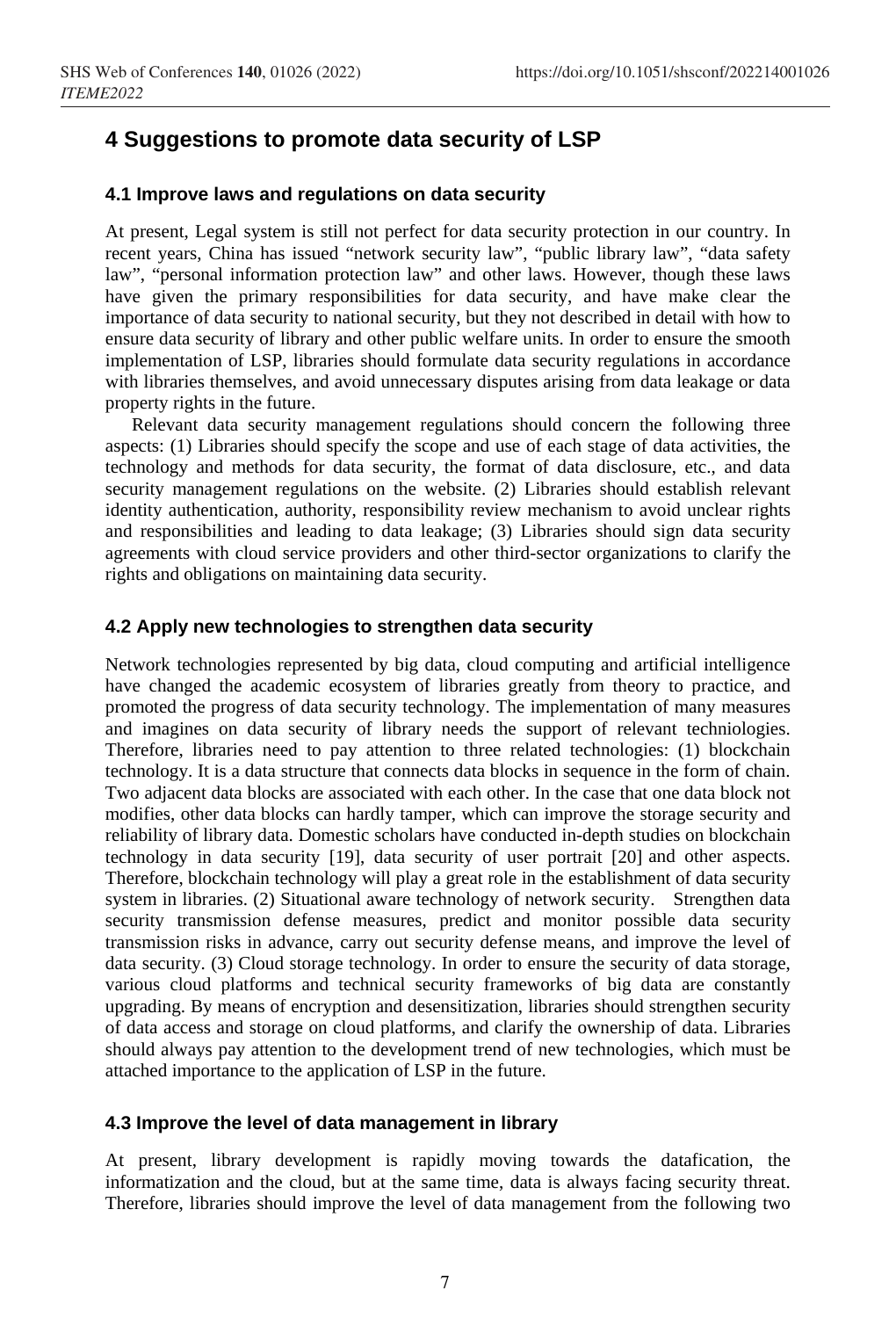aspects: (1) Libraries should formulate a data security management system according to the specific situation of themselves, and make corresponding procedures for each stage of data activities [21], and reduce the probability of data security being damaged. (2) Do well in network security grade protection, improve the security physical environment, secure communication network, secure area boundaries and secure computing environment, improve the network and business system security application protection ability, hidden danger detection ability and emergency handling capacity, effectively ensure the data security in libraries.

# **5 Conclusion**

LSP is an open source information service system based on cloud platform and big data technology architecture. It is extremely important for safe and stable operation. How to ensure data security is an important factor for development and service upgrade in libraries. This paper analyzes data security threats in the process of LSP operation from various stages of data activities, and proposes the construction of data security solutions. In this age of enforcing "Network Security Law", "Data Security Law"and "Personal Information Protection Law", it is expected to promote the formulation and implementation of library data protection measures. It has certain guiding and practical significance for data security work.

This research was support by social science development research project of Hebei Province (NO.: 20200502011) and College humanities and social science research project of Hebei Province (NO.: SQ201035).

# **References**

- 1. BREEDING M. Perceptions 2012: An Inter-national Survey of Library Automation[EB/OL]. [2021-05-22]. https://librarytechnology.org/perceptions/2012/.
- 2. Qian Guo Fu. Research and Development with the Next Generation Library Service Platform [J]. Library Tribune, 2019, **39** (5) : 62-66.
- 3. Xiao Zheng, Lin Jun Wei. Establishing the Next Generation Library Service Platform with Microservices: FOLIO as an Example [J]. Library Journal, 2018, **37** (11) : 63-69.
- 4. Zhang Lei, He Chen Zhi, Zhao Liang. Data and Knowledge Service for the Third Generation Library Service Platform [J]. Journal of the National Library of China, 2018, **27** (6) : 40-47.
- 5. Shi Xiao Hua, Wang Xin, Xu Jing, et al. Research on the Development Status and Characteristics of the NewGeneration Smart Library Service Platform [J]. Journal of Academic Libraries, 2019, **37** (2) : 49-54.
- 6. Data Security[EB/OL]. [2021-05-12]. https://baike.so.com/doc/6144889-6358066.html. 7. Data Security Law[EB/OL] . [2021-06-17].
- https://www.sohu.com/a/471563814\_260616.
- 8. Zhou Xiu Xia, Liu Wan Guo, Sui Hui Min, et al. Five Safes Security Framework and its Enlightenment to access of Sensitive data security in Library field in China [J]. Information Studies:Theory & Application, 2020, **43** (3) : 85**-**89.
- 9. Liang Jun Rong. Research on security analysis and management of library information system based on big data decision [J]. Library Theory and Practice, 2017 (3) : 93-98.